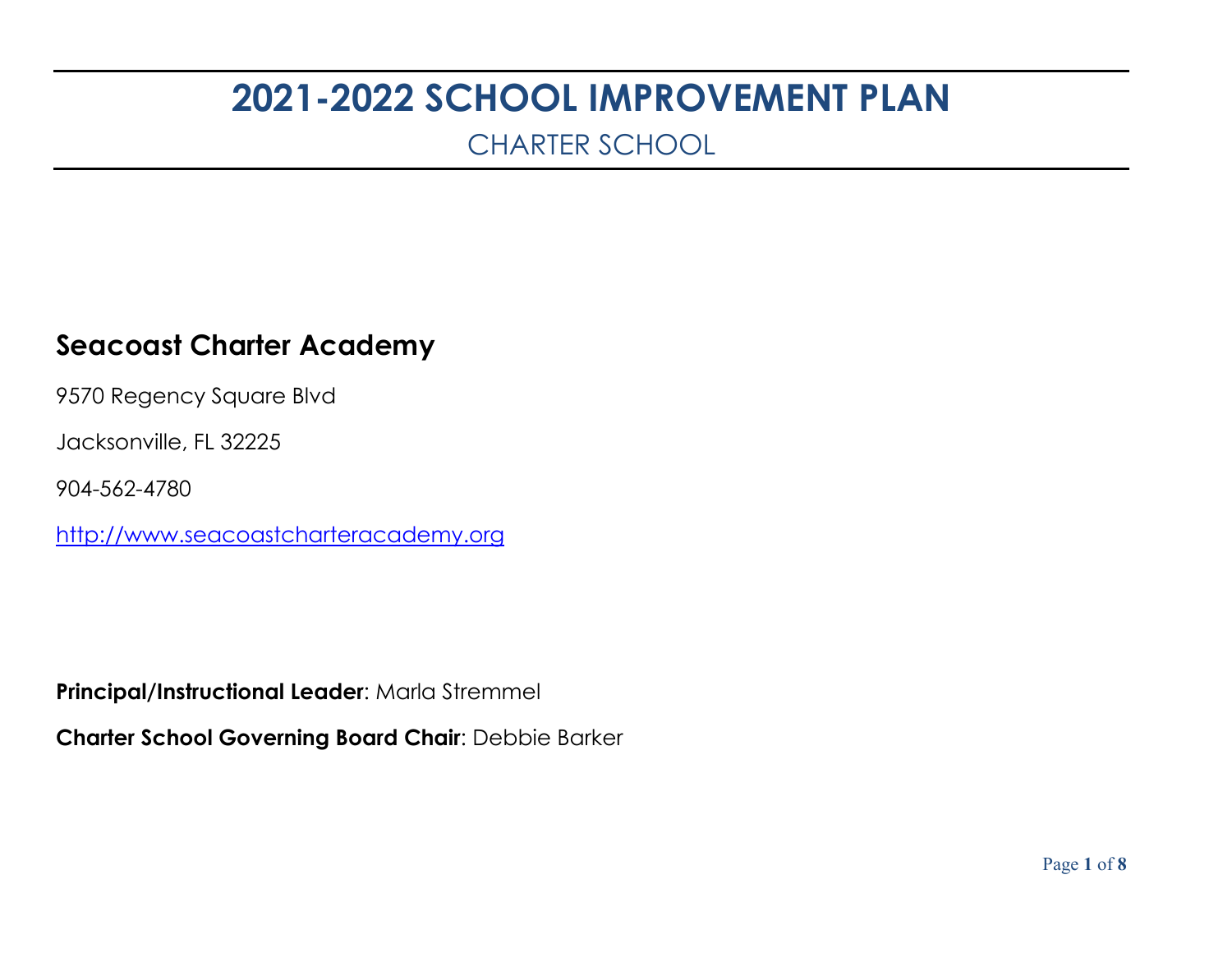# SCHOOL DEMOGRAPHICS

| <b>SCHOOL TYPE</b>                   | <b>TITLE I</b>        | <b>FREE/REDUCED LUNCH RATE</b> |
|--------------------------------------|-----------------------|--------------------------------|
| <b>Elementary School</b>             | Yes                   | 79.73%                         |
| <b>ALTERNATIVE/ESE CENTER</b><br>No. | <b>CHARTER</b><br>Yes |                                |

# SCHOOL GRADES HISTORY

| 2016-2017 | 2017-2018 | 2018-2019 | 2019-2020 | 2020-2021 |
|-----------|-----------|-----------|-----------|-----------|
| "<br>. .  |           | п         | ∽         |           |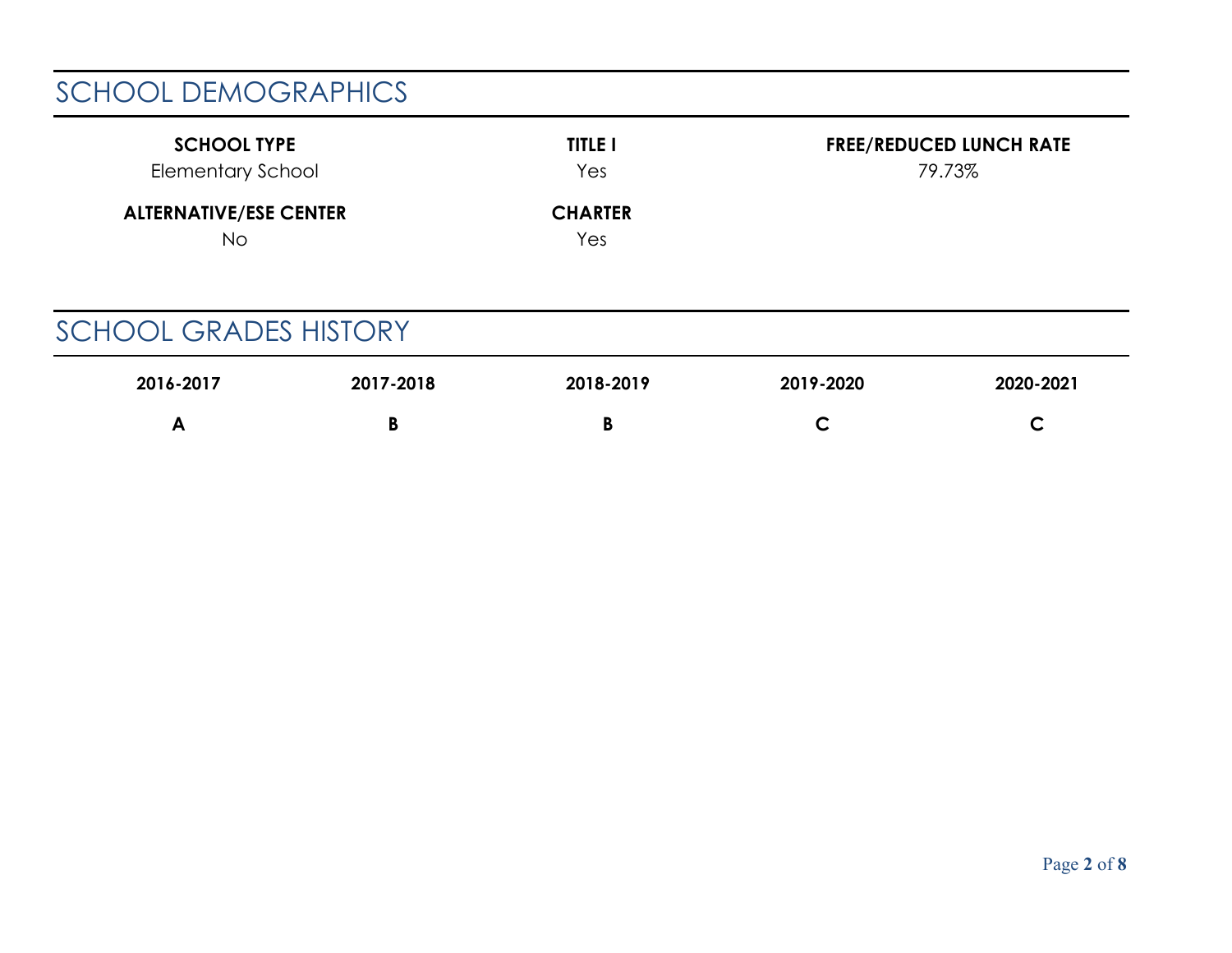### School Mission Statement

The mission of Seacoast is to provide a student-centered education, focusing on the whole child. We want our students to develop a true love for learning by creating a positive learning environment with innovative technology and high-quality education focused on an arts integrated, hands-on curriculum with the overall goal of giving our elementary students a lifetime appreciation of learning and the development of their unique talents and abilities.

### Academic Data

*Include the most recent three (3) years if applicable*

#### **2017:**

On the reading FSA, Seacoast increased to a score of 59%. This was again higher in comparison to both the charter schools and the surrounding public school averages. Seacoast continued to rank  $6^{th}$  among the charter schools, but went up to  $1^{st}$  compared to the surrounding public schools. The language and editing category continued to be the highest category across the board in each grade level. Weaknesses were in key ideas and details, as well as, integration of knowledge and ideas.

On the math FSA, Seacoast again scored at 52%. Seacoast dropped below the charter and surrounding public schools ranking  $10^{th}$  among the charter schools and  $7<sup>th</sup>$  to the surrounding public schools.

Our overall school grade increased to a B for the year.

#### **2018:**

On the reading FSA, Seacoast scored 53%. This was again higher in comparison to both the charter schools and the surrounding public school averages. Seacoast ranked 10<sup>th</sup> among the charter schools and 1<sup>st</sup> compared to the surrounding public schools. The language and editing category continued to be the highest category across the board in each grade level. Weaknesses were in key ideas and details, as well as, integration of knowledge and ideas.

On the math FSA, Seacoast increased to a score of 64%. This was again higher in comparison to the charter and surrounding public schools. Seacoast increased to a ranking of  $8<sup>th</sup>$  among the charter schools and  $2<sup>nd</sup>$  to the surrounding public schools. Our overall school grade of a B was maintained for the year.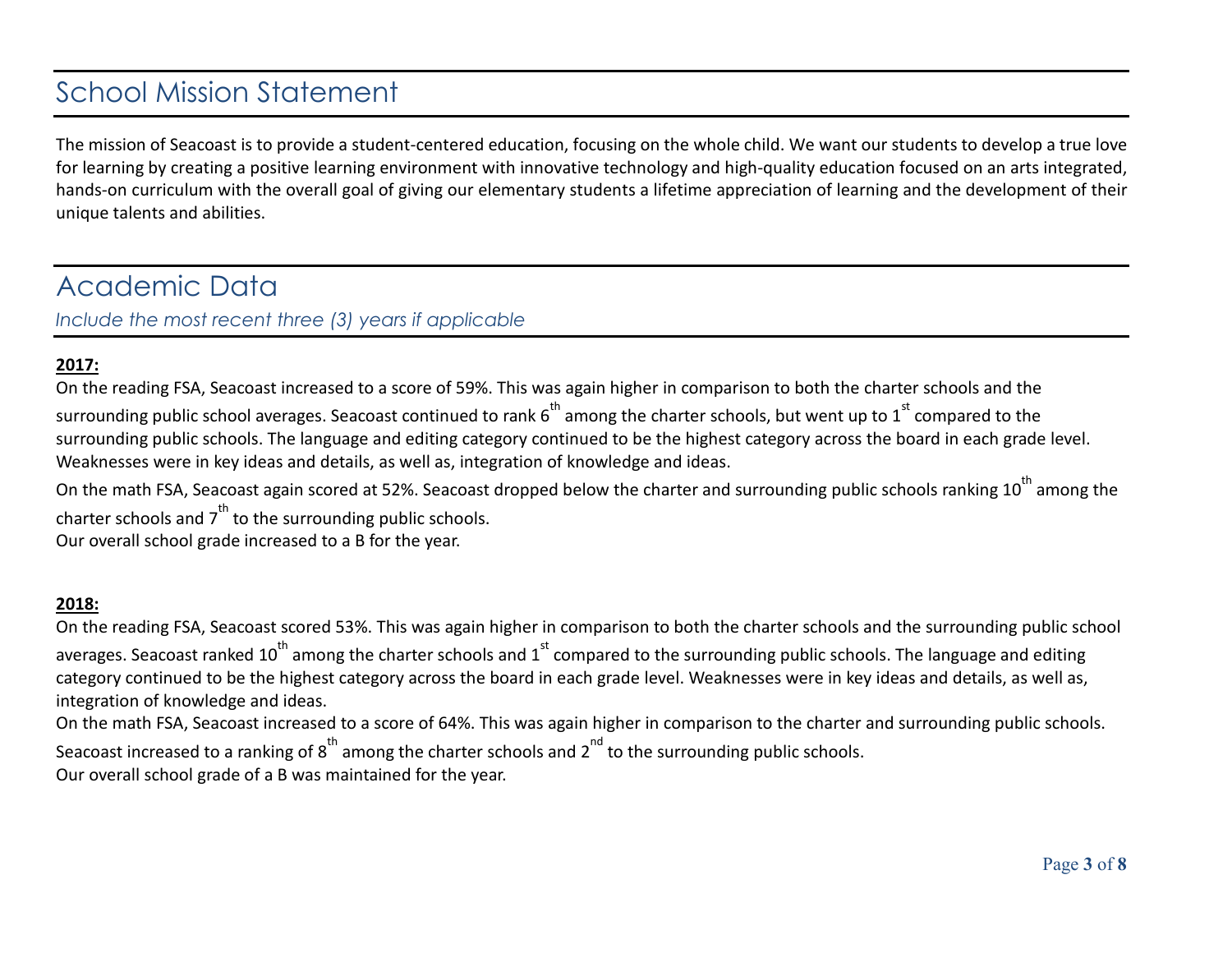### Student Achievement Objectives

*Include objectives from the Charter Contract or most recent Sponsor approved School Improvement Plan*

Each year, we use multiple assessments throughout the year to identify areas of strengths and weaknesses for student achievement so that we can bridge gaps. Students in kindergarten through third grade are given baseline assessments using a computer based program called MAP in reading and math. This program helps teachers drill down to identify areas of weakness and is also used to show student growth throughout the year. At the beginning and middle of the year, students in grades 3-5 are assessed using USA Test Prep to help us project how students will perform on the state assessment. In reading, our students always perform very well in the language and editing category and typically struggle with the integration of knowledge and ideas, specifically with informational texts. In math, our students consistently perform well with numbers and operations and algebraic thinking, but struggle in fractions and measurement, data, and geometry.

In order to aid in the area of test prep, we have purchased coachbooks for reading, math, and science to help students as it is most closely worded like the actual state assessment. It is broken down by standards, so teachers can use their classroom data to make sure that they are really targeting the weaknesses that are projected.

This year, we also purchased Heggerty as it is an intensive intervention program for K-5 to meet students at their level and try to really bridge the gap and get them on grade level. We use Reading A-Z as an assessment tool to identify what reading level our students are on and we can also pull passages and assignments from the Reading A-Z program that are on each student's level.

As we know that integration of knowledge and ideas with informational texts is challenging for our students, we utilize our scholastic news subscription to really aid in this area. These articles are aligned to our standards and really make the students think and reflect as many of the questions require written responses.

In science, our students perform similarly in all categories, with a passing rate of between 50-60%. We really would like to see our students grow in science, so we are implementing the Discovery Science program in addition to the coachbooks to try to help our students excel.

Overall, we would like to see all of our students on grade level, and we would ideally want two-thirds (66%) of our students passing all state assessments in reading, math, and science for grades 3-5. By utilizing the resources that we have purchased, we will be able to know what level students are at, intervene and remediate to bridge gaps to try to bring them up to grade level, and work towards helping them be successful with test preparation.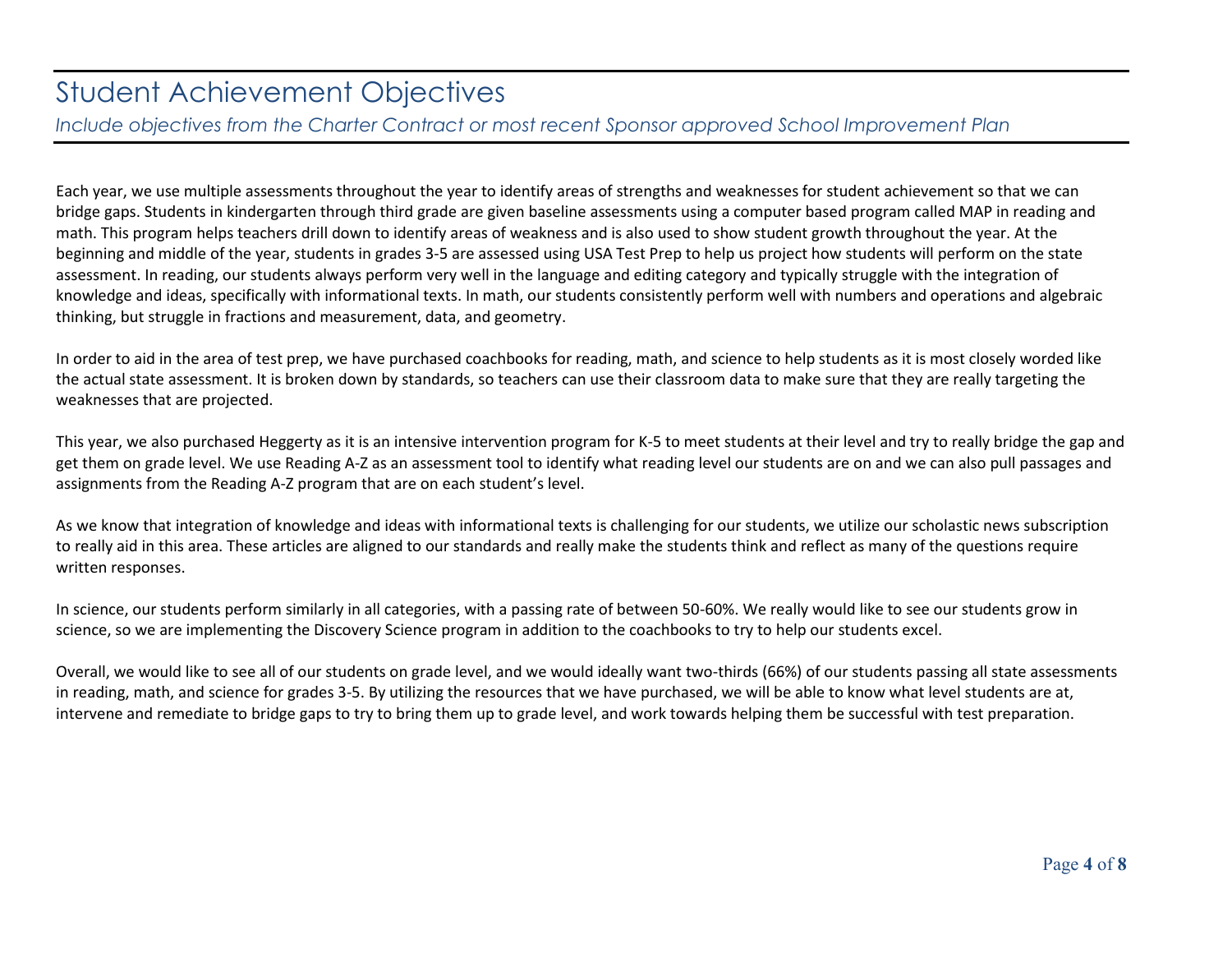### Analysis of Student Performance Data

*Include the Academic Performance by Each Subgroup*

Seacoast Charter Academy was ranked 4<sup>th</sup> out of Duval County Charter Schools overall school scores for 2018-2019. Seacoast Charter Academy's overall reading FSA score was 3% higher than that of Duval County, while the math and science scores were lower than the county. Duval County's overall math score was 58% and Seacoast was 57%. Seacoast also scored 4% lower on science than Duval County's average score of 54%.

On the reading FSA in 18-19, all grade levels at Seacoast Charter Academy consistently scored lowest in Key Ideas and Details with the Integration of Knowledge ranking as the 2<sup>nd</sup> lowest domain. Language and Editing was the strongest domain for Seacoast students.

Math Scores, 57% passing, were higher than the reading scores, 50% passing, overall. Seacoast Charter Academy's strength for math was Operations and Algebraic Thinking and Base Ten for all grade levels. 3rd and 4<sup>th</sup> grade scored lowest in Number and Operations/Fractions Domain; while 5<sup>th</sup> grade struggled with Measurement and Data.

Seacoast Charter Academy's overall score was 51% passing, which resulted in a school grade of a C. The overall score was 3% away from a school score of a B.

# Detailed Plan for Addressing Each Identified Deficiency in Student Performance

*Include Specific Actions, Person Responsible, Resources Needed, and Timeline*

| <b>Action</b>                                                  | <b>Person Responsible</b>                           | <b>Resources Needed</b>                                                                | <b>Timeline</b>       |
|----------------------------------------------------------------|-----------------------------------------------------|----------------------------------------------------------------------------------------|-----------------------|
| <b>Additional Reading / Math</b><br>intervention for students. | Teachers, curriculum<br>coordinator, administration | Heggerty, Florida Coach, Star,<br>Scholastic, Discovery, reading A<br>to Z, Technology | 2021-2022 School Year |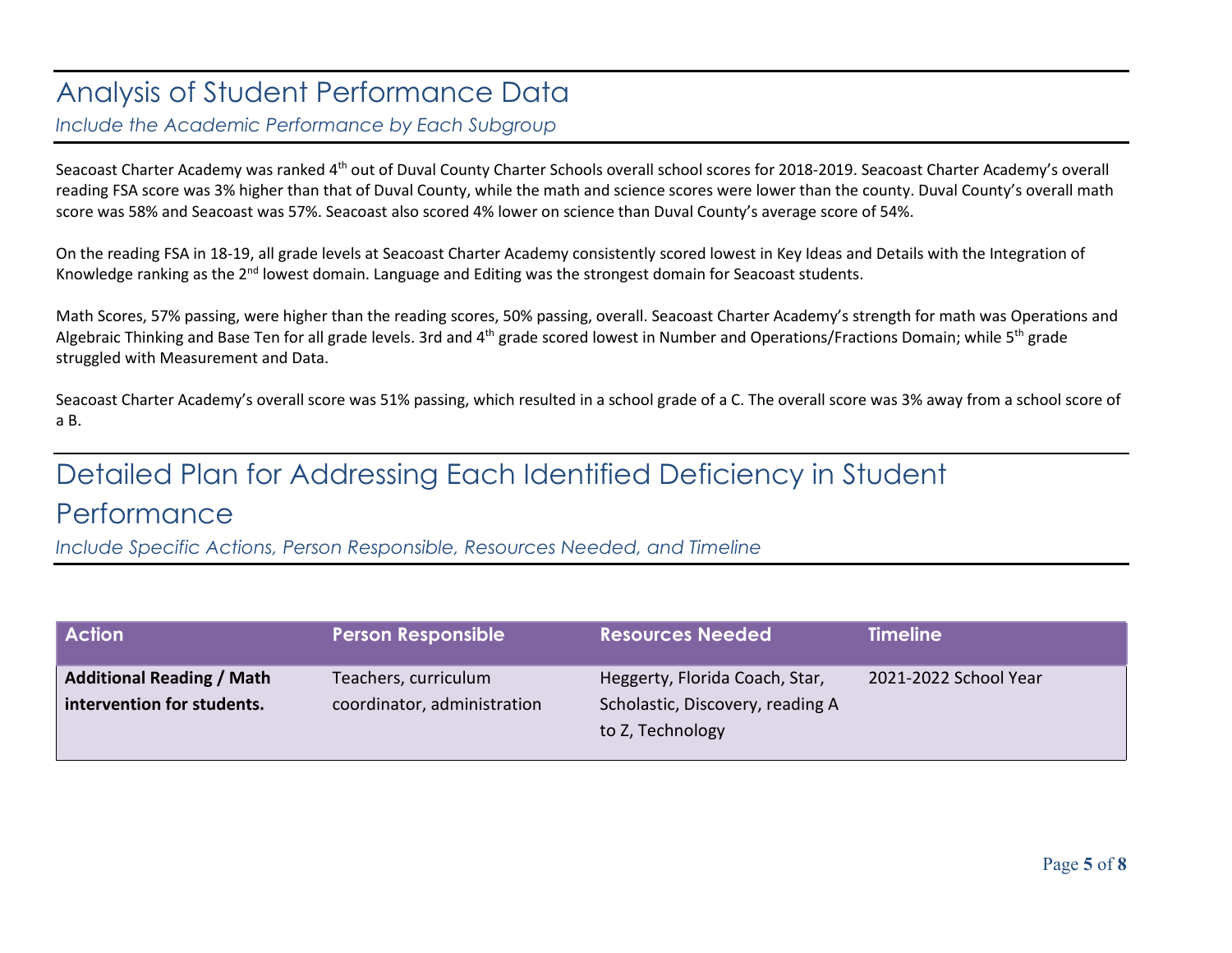| Teachers in the core areas          | curriculum coordinator    | curriculum and interventionist   |                       |
|-------------------------------------|---------------------------|----------------------------------|-----------------------|
| <b>Professional Development for</b> | Administration, Teachers, | Professional development from    | 2021-2022 School Year |
|                                     |                           | teachers and students            |                       |
|                                     |                           | additional to support for        |                       |
|                                     |                           | Paraprofessionals to provide     |                       |
|                                     |                           | Reading/Math interventionist     |                       |
|                                     |                           | in reading/math                  |                       |
|                                     |                           | will provide additional tutoring |                       |
|                                     |                           | Tutors - Teachers in grades 3-5  |                       |

Identification of Each Component of the School's Approved Educational Program that has NOT Been Implemented as Described in the School's Approved Charter Application or Charter Contract

None at this time.

Detailed Plan for Addressing Each Identified Deficiency Noted in above *Include Specific Actions, Person Responsible, Resources Needed, and Timeline*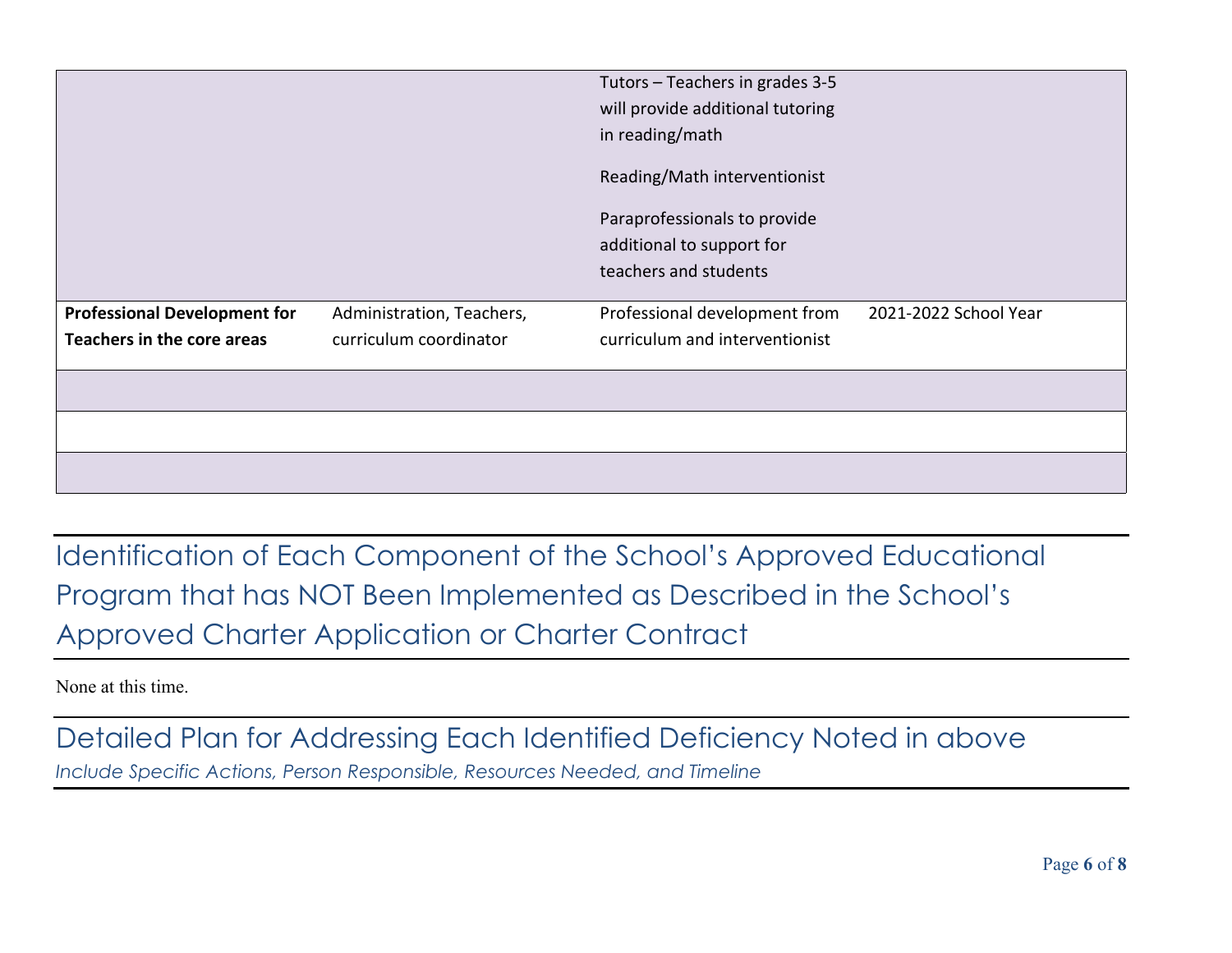| <b>Action</b> | <b>Person Responsible</b> | <b>Resources Needed</b> | <b>Timeline</b> |
|---------------|---------------------------|-------------------------|-----------------|
|               |                           |                         |                 |
|               |                           |                         |                 |
|               |                           |                         |                 |
|               |                           |                         |                 |

# Identification of Other Barriers to Student Success, with a Detailed Plan for Addressing Each Barrier

*Include Specific Actions, Person Responsible, Resources Needed, and Timeline*

| <b>Action</b>                                                                                                                                                                                                                                                                                                                        | <b>Person Responsible</b>         | <b>Resources Needed</b>                                                                                                                                                                                                                                                           | <b>Timeline</b>       |
|--------------------------------------------------------------------------------------------------------------------------------------------------------------------------------------------------------------------------------------------------------------------------------------------------------------------------------------|-----------------------------------|-----------------------------------------------------------------------------------------------------------------------------------------------------------------------------------------------------------------------------------------------------------------------------------|-----------------------|
| To have parents be an active<br>participant in the child's education<br>and partner with the school to<br>meet their family needs.<br>We want to provide opportunities<br>for parents to know how to<br>specifically work with their child in<br>their core subjects to help increase<br>their achievement at school and at<br>home. | Administration, Teachers, & Staff | Resources for parents that<br>specifically give them strategies<br>to work with their students at<br>home.<br>Having access to our school<br>curriculum and online resources<br>in their home.<br>School events with families.<br>Flexibility in meeting times and<br>activities. | 2021-2022 School Year |